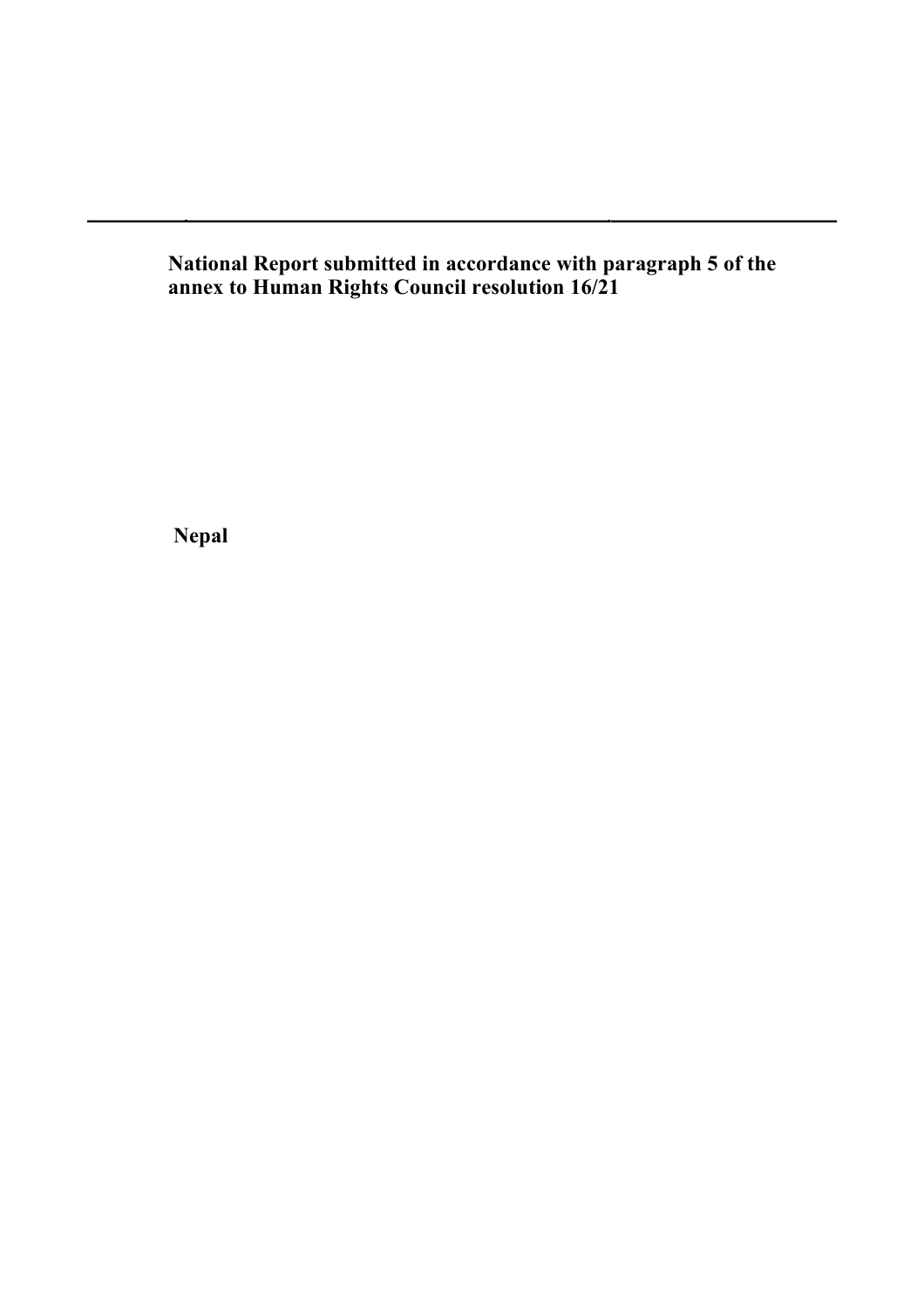#### **Abbreviation**

| <b>APF</b>       | : Armed Police Force, Nepal                                        |
|------------------|--------------------------------------------------------------------|
| <b>CDO</b>       | : Chief District Officer                                           |
| <b>CIEDP</b>     | : Commission of Investigation on Enforced Disappeared Persons      |
| COVID-19         | : Corona Virus Disease-19                                          |
| CSO <sub>s</sub> | : Civil Society Organizations                                      |
| <b>DoWC</b>      | : Department of Women and Children                                 |
| <b>EIA</b>       | : Environment Impact Assessment                                    |
| FY.              | : Fiscal Year                                                      |
| <b>GANHRI</b>    | : Global Alliance of National Human Rights Institution             |
| <b>GBV</b>       | : Gender Based Violence                                            |
| <b>GCM</b>       | : Global Compact for Migration                                     |
| GoN              | : Government of Nepal                                              |
| <b>HIV/AIDS</b>  | : Human Immunodeficiency Virus/ Acquired Immunodeficiency Syndrome |
| IEE              | : Initial Environmental Examination                                |
| <b>INC</b>       | : Indigenous Nationalities Commission                              |
| MoWCSC           | : Ministry of Women, Children and Senior Citizen                   |
| <b>NDC</b>       | : National Dalit Commission                                        |
| <b>NHRC</b>      | : National Huma Rights Commission                                  |
| <b>NHRIs</b>     | : National Human Rights Institutions                               |
| <b>NIC</b>       | : National Inclusion Commission                                    |
| <b>NWC</b>       | : National Women Commission                                        |
| <b>OPMCM</b>     | : Office of the Prime Minister and Council of Ministers            |
| <b>PWDs</b>      | : Persons with Disabilities                                        |
| <b>SDG</b>       | : Sustainable Development Goal                                     |
| <b>TRC</b>       | : Truth and Reconciliation Commission                              |
| <b>UN</b>        | : United Nations                                                   |
| <b>UPR</b>       | : Universal Periodic Review                                        |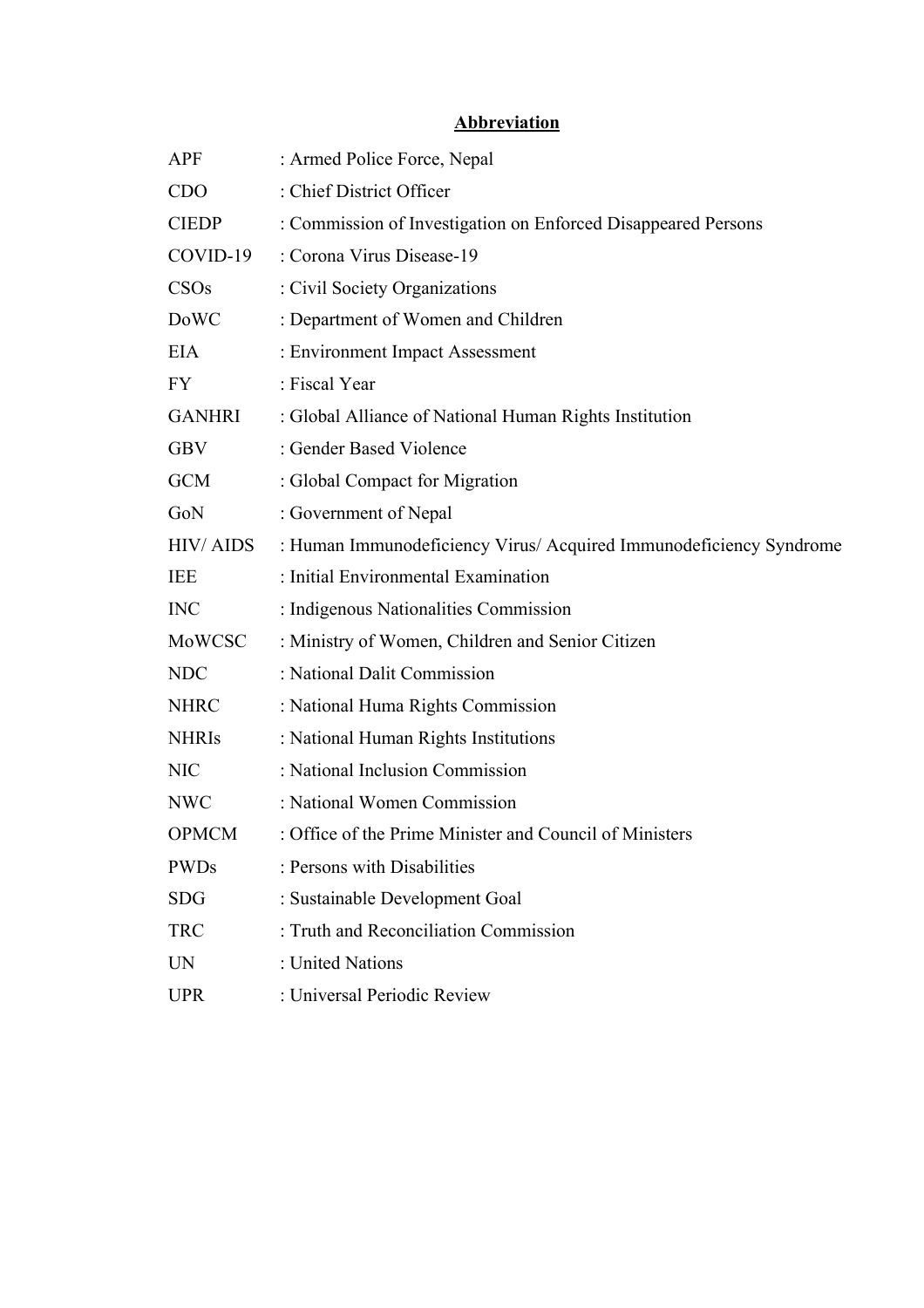#### Table of Contents

## Chapter-I

## Introduction

| Election of Local Level, Provincial Assembly and Federal Parliament  2 |  |
|------------------------------------------------------------------------|--|
|                                                                        |  |

## $Chapter-II$

# Achievements Made Since Previous Cycle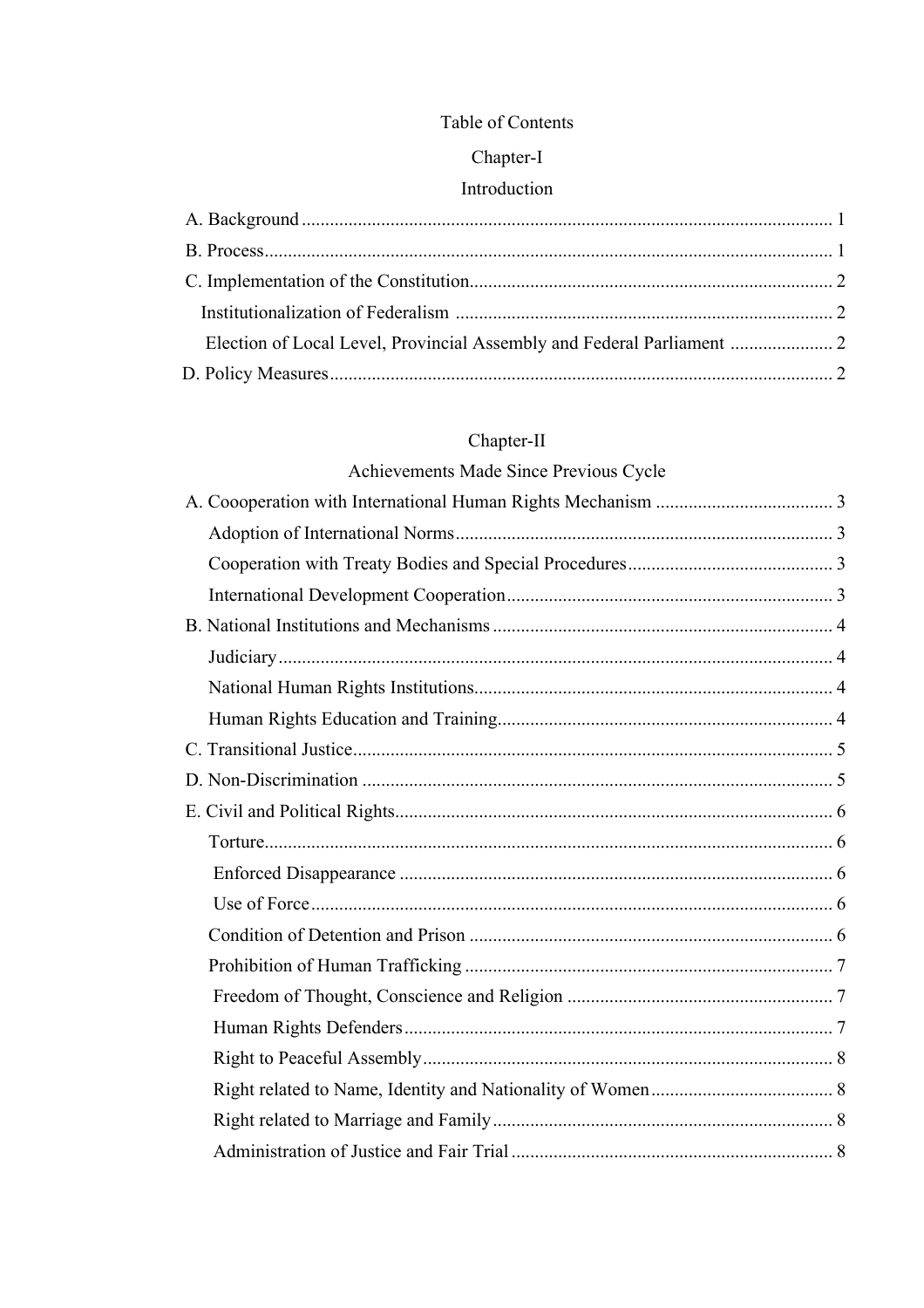| Safe and Confidential Environment for the Reporting of Incidents of Violence |  |
|------------------------------------------------------------------------------|--|
|                                                                              |  |
|                                                                              |  |
|                                                                              |  |
|                                                                              |  |
|                                                                              |  |
|                                                                              |  |
|                                                                              |  |
|                                                                              |  |
|                                                                              |  |
|                                                                              |  |
|                                                                              |  |
|                                                                              |  |
|                                                                              |  |
| Chapter-III                                                                  |  |
| Achievements, Opportunities and Challenges                                   |  |